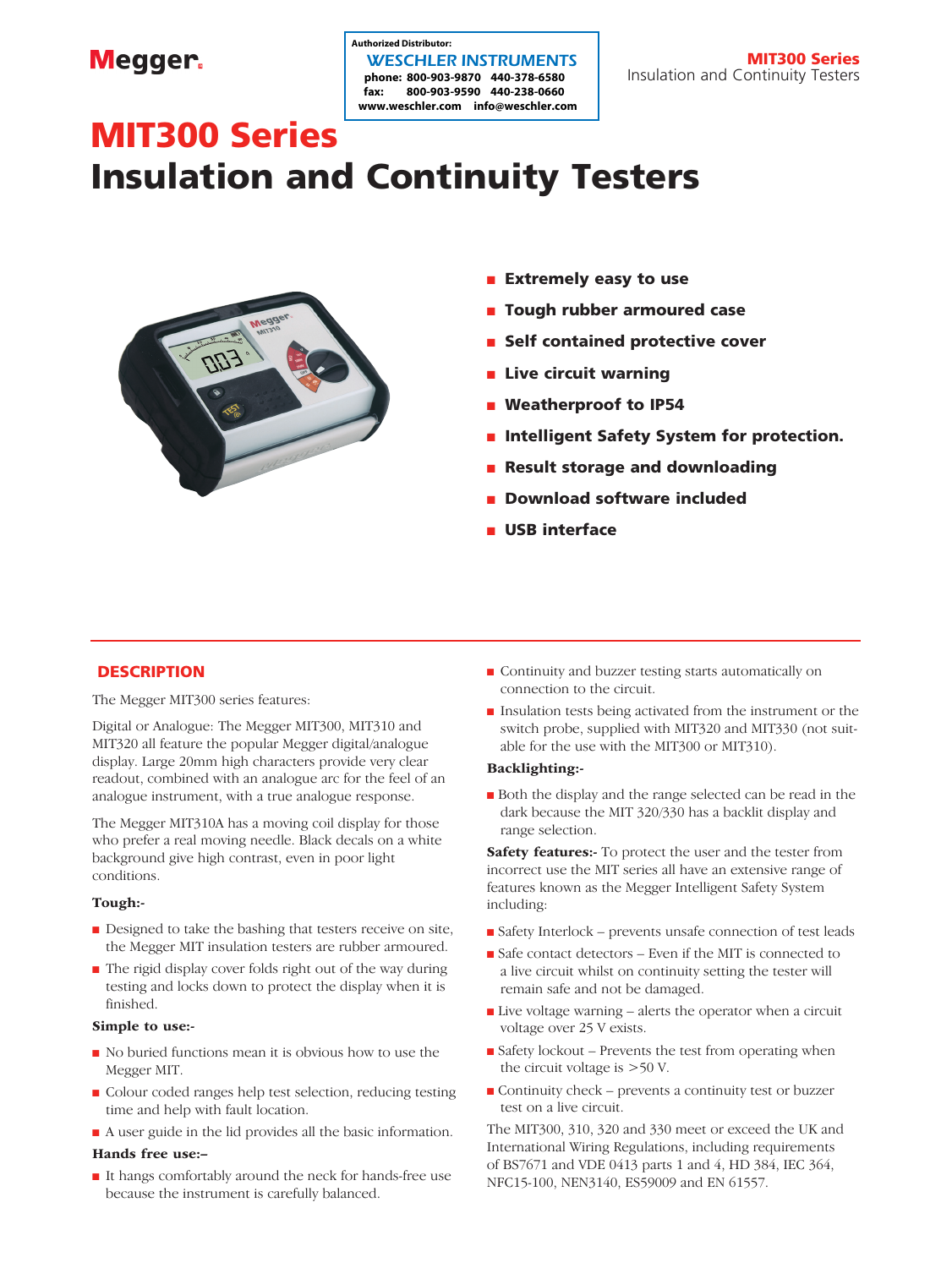# **Megger**

In addition the range meets the requirements of IEC 61010- 1 for safe connection to a 440 V Installation Category III supply (600 V Phase to Earth).

The MIT330 additionally offers the facility to save test results to internal memory. Over 1000 result can be saved on site, and downloaded to a computer when convenient. Data is stored in non-volatile memory, being retained when the instrument is switched off or batteries are exhausted.

A Job reference number can be selected for a range of results, allowing separate locations to be tested with the same tester and easily separated when downloaded.

A memory bar graph acts as a 'Fuel Gauge' showing how much memory has been used

Test results are downloaded to CSV (Coma Separated Variable) spreadsheets, and can be imported into Microsoft Excel. If certificates or reports are required, the results can be downloaded directly into Megger Powersuite Professional with a range of features for creating professionally finished documentation.

## APPLICATIONS

The MIT300 series has applications in all aspects of domestic, commercial and industrial electrical contracting, building maintenance, testing, inspection and servicing.

Combining both Insulation testing and continuity testing, each instrument caters for all aspects of fixed wiring installations.

Further applications can be found in panel building, testing of motors, generators, switchgear and power tools, street lighting and low volume manufacturing environments etc.

All the MIT300 (except MIT310A) range is supplied with a full 3 years warranty.

#### SPECIFICATIONS

#### Insulation ranges

Nominal Test Voltage **MIT300** 500 V, 250 V (d.c.)

MIT310, 310A, 320, 330 1000 V, 500 V, 250 V (d.c.)

#### Terminal Characteristics



| <b>Measuring Range</b> |  |
|------------------------|--|
|------------------------|--|

All instruments  $10 k\Omega - 999 M\Omega$  on all ranges

Short Circuit Current 1.5 mA nominal

Test Current on Load 1 mA at min. pass values of

 insulation (as specified in BS7671, HD 384 and IEC 364)

| Accuracy (at 20 °C)<br>MIT300, 310, 320, 330                                                                        | $\pm$ 3%, $\pm$ 2 digits up to 10 M $\Omega$ , $\pm$ 5%<br>up to 100 M $\Omega$ , $\pm$ 30% up to full<br>scale                            |
|---------------------------------------------------------------------------------------------------------------------|--------------------------------------------------------------------------------------------------------------------------------------------|
| MIT310A                                                                                                             | $\leq$ 2.5% of scale length (or 30% of<br>reading 200 k $\Omega$ to 10 M $\Omega$ )                                                        |
| <b>Continuity ranges</b><br><b>Measuring Range:</b>                                                                 | $0,01 \Omega - 99,9 \Omega (0 - 50 \Omega)$ on<br>analogue scale)                                                                          |
| Open Circuit Voltage:                                                                                               | $5V \pm 1V$                                                                                                                                |
| <b>Short Circuit Current</b>                                                                                        |                                                                                                                                            |
| MIT300, 310, 320, 330                                                                                               | $205 \text{ mA} + 10 \text{ mA} - 5 \text{ mA}$                                                                                            |
| MIT310A                                                                                                             | 200 - 250 mA                                                                                                                               |
| Accuracy (at 20 °C)<br>MIT300, 310, 320,330                                                                         | $\pm$ 3% $\pm$ 2 digits                                                                                                                    |
| <b>MIT310A</b>                                                                                                      | $\pm 2.5\%$ of scale length (or 30% of<br>reading 0.2 $\Omega$ to 2 k $\Omega$ )                                                           |
| <b>Measuring range</b>                                                                                              | $0 - 2/20/200/2$ kΩ                                                                                                                        |
| Open circuit voltage                                                                                                | $1.5 V + 0.5 V$                                                                                                                            |
| Zero Offset Adjust:<br>MIT300, 310,320, 330                                                                         | $0 - 9\Omega$                                                                                                                              |
| <b>MIT310A</b>                                                                                                      | $0 - 0.5 \Omega$                                                                                                                           |
| <b>Continuity Buzzer</b><br>MIT300, 310<br>MIT320, 330<br><b>MIT310A</b><br>MIT300, 310, 320, 330<br><b>MIT310A</b> | Operates at $<$ 5 $\Omega$<br>Adjustable 1 $\Omega$ to 20 $\Omega$<br>Operates at $<$ 5 Ω<br>Response time <20 ms<br>Response time <100 mS |
| <b>Resistance range MIT320/330</b><br>(can be used for diode testing)                                               |                                                                                                                                            |
| <b>Measuring Range:</b>                                                                                             | $10 \Omega - 1 \text{ M}\Omega$                                                                                                            |
| Open Circuit Voltage:                                                                                               | 5 V                                                                                                                                        |
| <b>Short Circuit Current:</b>                                                                                       | $1.5 \text{ mA}$                                                                                                                           |
| Accuracy (at $20^{\circ}$ C):                                                                                       | $\pm$ 5% $\pm$ 2 digits up to 100 kΩ                                                                                                       |
|                                                                                                                     | <b>Measuring Range (MIT310A)</b> $0 - 2 k\Omega$ (refer to continuity)                                                                     |
| Voltage range                                                                                                       |                                                                                                                                            |
| <b>Measuring Range:</b>                                                                                             | 0 - 600 V a.c. (50/60 Hz) or d.c.                                                                                                          |
| Accuracy (at 20 °C)<br>MIT310, 320, 330                                                                             | d.c. or a.c. (50/60 Hz):<br>$\pm 1\%$ , $\pm 2$ digits                                                                                     |
| <b>MIT310A</b>                                                                                                      | $\pm 2.5\%$ of scale length for 50/60 Hz                                                                                                   |
| Temperature coefficient:                                                                                            | <0,1% per °C on all ranges.                                                                                                                |
| <b>Default voltmeter</b><br>MIT310, 320, 330                                                                        | all modes except off<br>>25 V a.c. or d.c. is applied display<br>will operate as a voltmeter.                                              |
| <b>MIT300</b>                                                                                                       | Beeps and flash 'V' on the display                                                                                                         |
| <b>MIT310A</b>                                                                                                      | All modes including OFF                                                                                                                    |

Test inhibit: If more than 50 volts is detected,

testing will be inhibited.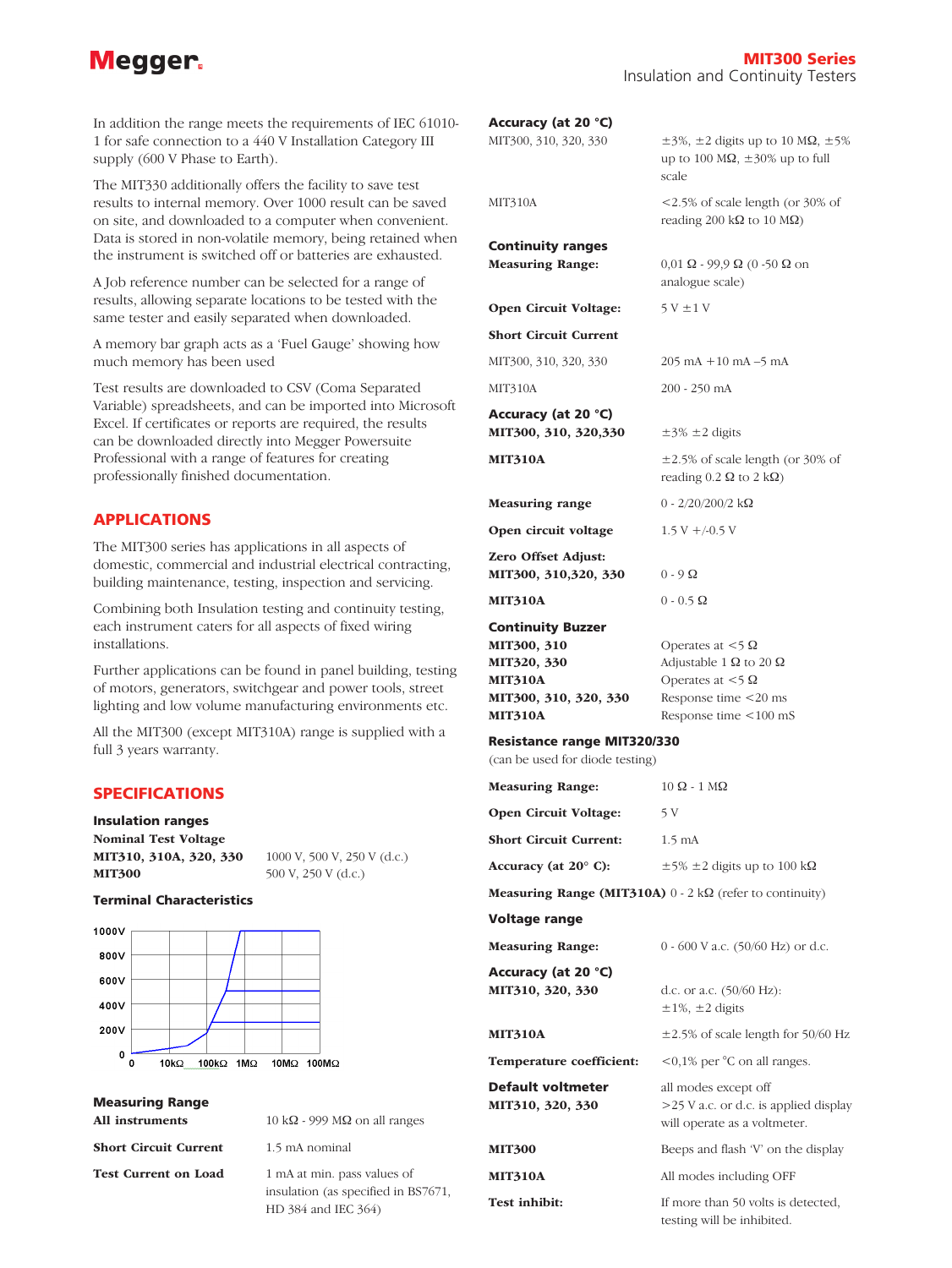# **Megger**

| <b>MIT300 SERIES BENEFITS</b>                               | <b>MIT300</b>  | <b>MIT310</b> | <b>MIT310A</b><br>Analogue | <b>MIT320</b>  | <b>MIT330</b>  |
|-------------------------------------------------------------|----------------|---------------|----------------------------|----------------|----------------|
| <b>Insulation testing</b>                                   |                |               |                            |                |                |
| 250 V                                                       | п              | п             | п                          | п              | п              |
| 500 V                                                       | п              | п             | п                          | П              | п              |
| 1000 V                                                      |                | п             | ٠                          | $\blacksquare$ | $\blacksquare$ |
| Test range                                                  | 999 MΩ         | 999 MΩ        | 999 MΩ                     | 999 MΩ         | 999 MΩ         |
| Insulation limit alarm (0.01 M $\Omega$ to 999 M $\Omega$ ) |                |               |                            | $\blacksquare$ | $\blacksquare$ |
| <b>Continuity testing</b>                                   |                |               |                            |                |                |
| Continuity to 100 $\Omega$                                  | п              | п             | п                          | $\blacksquare$ | п              |
| Continuity buzzer                                           | $\blacksquare$ | п             | п                          | п              | п              |
| Lead null to 9ohms                                          | п              | п             | $0.5 \Omega$               | $\blacksquare$ | п              |
| Adjustable buzzer 1 to 20 $\Omega$                          |                |               |                            | п              | п              |
| Audible buzzer disable                                      |                |               |                            | ш              | п              |
| Voltage measurement                                         |                |               |                            |                |                |
| Volts AC/DC                                                 |                | 600 V         | 600 V                      | 600 V          | 600 V          |
| <b>Resistance measurement</b>                               |                |               |                            |                |                |
| 10 $\Omega$ to 1 M $\Omega$ range                           |                |               |                            | п              | п              |
| <b>Features</b>                                             |                |               |                            |                |                |
| Voltage warning                                             | $\blacksquare$ |               |                            |                |                |
| Default voltmeter                                           |                | ш             | ш                          | ш              | $\blacksquare$ |
| Backlit display                                             |                |               |                            | $\blacksquare$ | п              |
| Backlight selector ranges                                   |                |               |                            | $\blacksquare$ | п              |
| Locking test button                                         | $\blacksquare$ | ш             | ш                          | $\blacksquare$ | п              |
| Auto powerdown                                              | п              | п             |                            | $\blacksquare$ | п              |
| Switched test probe                                         |                |               |                            | $\blacksquare$ | $\blacksquare$ |
| IP54 weatherproof                                           | п              | п             | п                          | ш              | п              |
| Accepts rechargeable batteries                              | $\blacksquare$ | п             | п                          | Е              | п              |
| 1000 Test result storage                                    |                |               |                            |                | $\blacksquare$ |
| Downloading                                                 |                |               |                            |                | $\blacksquare$ |
| Calibration certificate                                     | $\blacksquare$ | п             |                            | $\blacksquare$ | п              |
| 3 years warranty                                            | ш              | п             |                            | ш              | ш              |

#### AutoPower Down (MIT310, 320, 330)

Auto power down operates after 10 minutes if left in standby mode.

| <b>Temperature and humidity</b>           |                                  |  |  |  |
|-------------------------------------------|----------------------------------|--|--|--|
| <b>Operating Range:</b>                   | $-10\degree C$ to $+60\degree C$ |  |  |  |
| <b>Operating Humidity:</b>                | 93% R.H. at $+40$ °C max.        |  |  |  |
| <b>Storage Range:</b>                     | -25 °C to $+70$ °C               |  |  |  |
| <b>Test Result Storage (1000 results)</b> |                                  |  |  |  |
| <b>Joh Number</b>                         | 255 locations                    |  |  |  |

| <b>Job Number</b>      | 255 locations                                    |  |  |
|------------------------|--------------------------------------------------|--|--|
| Distribution Board no. | 99 locations                                     |  |  |
| <b>Circuits</b>        | 99 locations                                     |  |  |
| <b>Phases</b>          | P <sub>1</sub> , P <sub>2</sub> , P <sub>3</sub> |  |  |

Last recorded result may be recalled to the display.

All data can be downloaded to a PC using Download Manager (supplied) or Megger Powersuite Professional of Windows software

#### Communications

USB interface

Environmental Protection: IP54

#### Fuses

Terminals 500 mA (F) 600 V, 32 x 6 mm Ceramic HBC 10 kA minimum.

Display shows if fuse is ruptured.